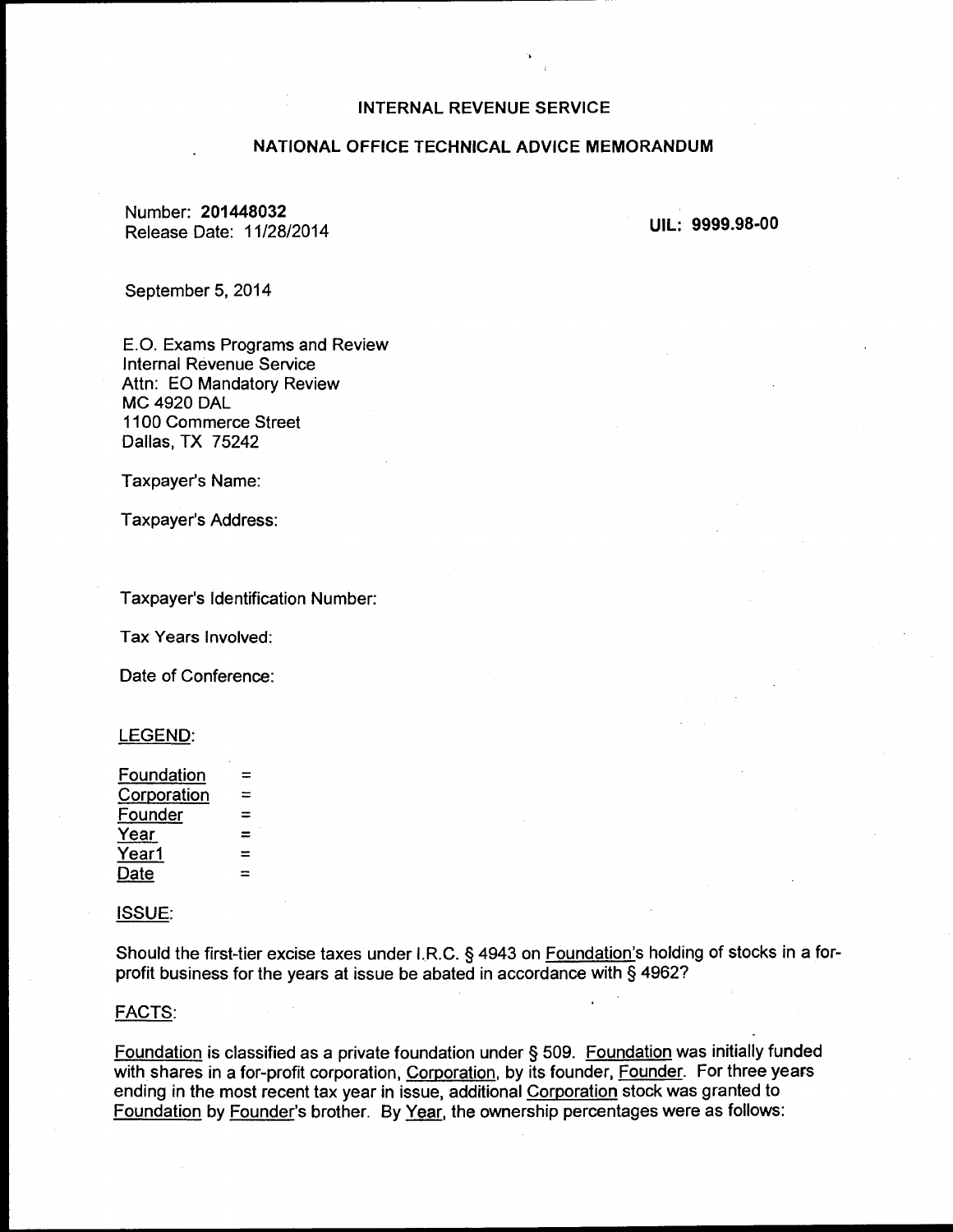|                                 | Year     | Year1 |
|---------------------------------|----------|-------|
| Foundation                      | %'       | %،    |
| <b>Substantial Contributors</b> | $\sim$ % | ۰%    |
| <b>Board Members</b>            |          | %     |
| <b>Family Members</b>           |          | %     |
| <b>Total Disqualified and</b>   | %        | %     |
| Foundation                      |          |       |

The directors of Foundation and Corporation are identical.

In Year, the tax preparer for Foundation analyzed the business holdings of Foundation and its disqualified persons and outlined them in a memorandum. The memorandum sought to determine if Foundation held excess business holdings for the prior tax year. The document concluded that the substantial contributors to Foundation and the family members thereof owned over seventeen percent of the stock of the corporation, but slightly miscalculated the total stock attributable to Foundation. The memorandum then misinterpreted the percentage allowable under § 4943(c)(2) to conclude, incorrectly, that Foundation had no excess business holdings for the prior tax year. As the analysis concluded, albeit incorrectly, Foundation had no excess business holdings, the memorandum had no reason to discuss the five-year period to dispose of gifts, bequests, etc., allowed by§ 4943(c)(6). The internal memorandum ends with the note that the excess business holdings of Foundation should be evaluated annually.

The tax preparer discussed the analysis with Foundation's Treasurer and provided a copy of the memorandum for Foundation's files.

When preparing the return for Foundation's Year tax year the tax preparer relied upon the analysis in the prior memorandum in order to determine that Foundation had no excess business holdings. Foundation did not change its holdings and did not report any excess business holdings on its Year return. When preparing the returns for Year1, Foundation's tax preparer assigned new individuals to the task. The new individuals performed a new analysis of Foundation's business holdings, discovered the earlier errors, and found that Foundation had excess business holdings in Year and Year1. Foundation filed the appropriate returns for Year1 and amended its returns for Year.

To correct Foundation's excess business holdings position, Foundation made an installment sale of all of the stocks originally granted by Founder back to the corporation for the full value determined under a qualified valuation of the stock.

Foundation has submitted a Form 4720 for both the Year and Year1 tax years seeking abatement of the first tier tax under § 4943 for both years.

# LAW:

I.R.C. § 507(d)(2) provides that a substantial contributor means any person who contributed or bequeathed an aggregate amount of more than \$5,000 to the private foundation, if such amount is more than two percent of the total contributions and bequests received by the foundation.

I.R.C. § 4943(a) imposes a ten percent tax on the value of any "excess business holdings" of a private foundation.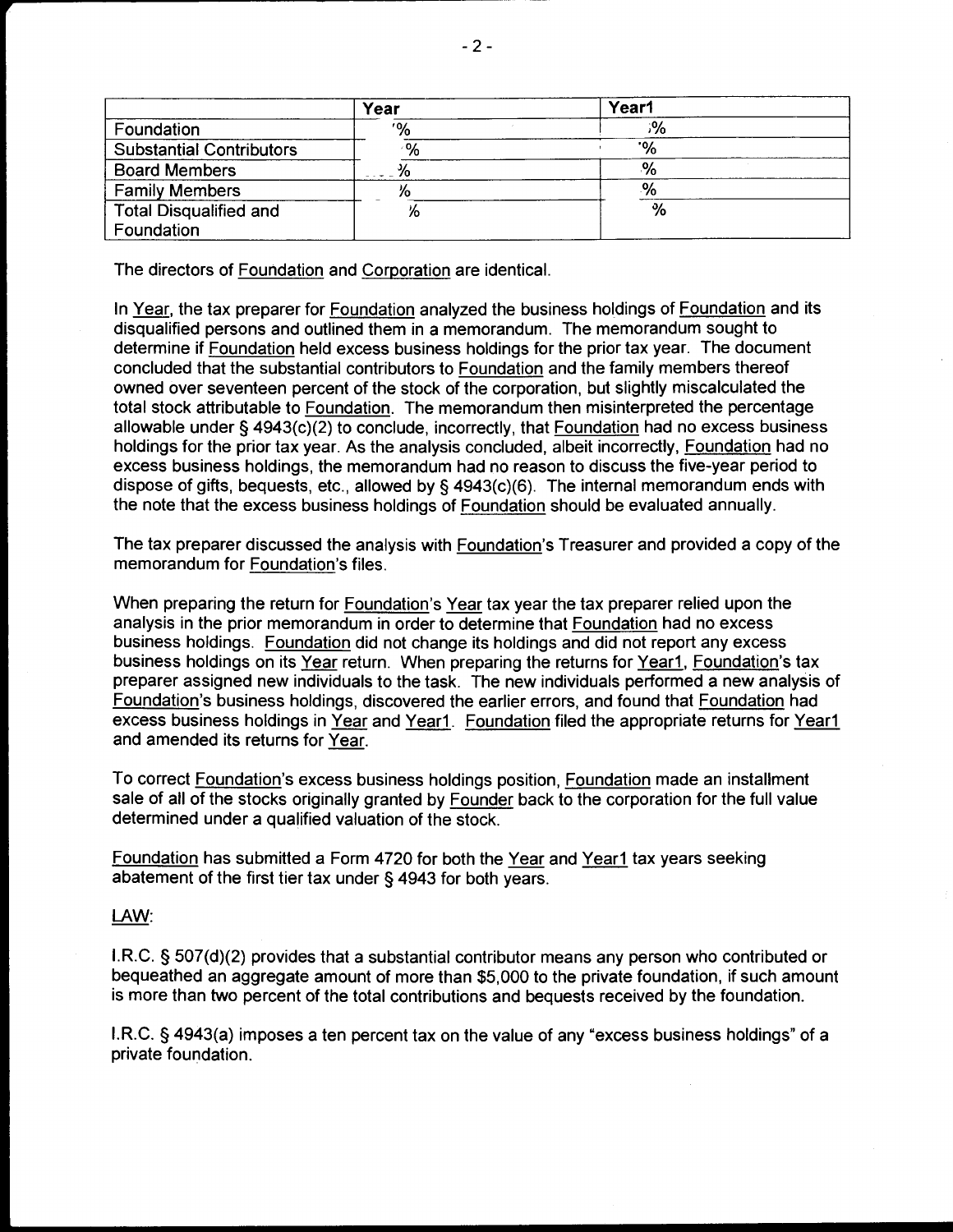I.R.C. § 4943(c)(1) defines "excess business holdings" as the amount of stock which the foundation would have to dispose of to a person other than a disqualified person in order for the remaining holdings of the foundation to be "permitted holdings."

I.R.C. § 4943(c)(2) defines "permitted holdings" as twenty percent of the voting stock of any incorporated business enterprise reduced by the percentage of the voting stock owned by all disqualified persons.

I.R.C. § 4946(a)(1) provides that a "disqualified person," with respect to a private foundation, includes a substantial contributor, as defined under§ 507(d)(2), a foundation director or officer, and any spouse, ancestor, child, grandchild, great grandchild, and any spouse of a child, grandchild, or great grandchild of that contributor, director, or officer.

I.R.C. § 4962(a) provides that if it is established to the satisfaction of the Secretary that:

- 1. a taxable event was due to reasonable cause and not to willful neglect, and
- 2. such event was corrected within the correction period for such event, then any qualified first tier tax imposed with respect to such event (including interest) shall not be assessed and, if assessed, the assessment shall be abated and, if collected, shall be credited or refunded as an overpayment.

I.R.C. § 4963(a) provides that, "If any taxable event is corrected during the correction period for such event, then any second tier tax imposed with respect to such event (including interest, additions to the tax, and additional amounts) shall not be assessed, and if assessed the assessment shall be abated, and if collected shall be credited or refunded as an overpayment."

I.R.C. § 4963(e)(1) defines "correction period" as "the period beginning on the date on which such event occurs and ending 90 days after the date of mailing under§ 6212 of a notice of deficiency."

Treas. Reg.§ 53.4963-1(e) provides that the correction period with respect to any taxable event shall begin with the date on which the taxable event occurs and shall end 90 days after the date of mailing of a notice of deficiency under§ 6212 with respect to the second tier tax imposed with respect to the taxable event. Subparagraph (3) provides that the correction period may be extended by any period which the Commissioner determines is reasonable and necessary to bring about correction of the taxable event.

In United States v. Boyle, 469 U.S. 241 n.3 (1985), the Supreme Court described "willful neglect" "as meaning a conscious, intentional failure or reckless indifference." To show reasonable cause, the taxpayer must "demonstrate that he exercised 'ordinary business care and prudence."' Boyle, 469 U.S. at 246 (quoting Treas. Reg.§ 301.6651-1(c)(1). Additionally, the court stated, "This case is not one in which a taxpayer has relied on the erroneous advice of counsel concerning a question of law. Courts have frequently held that "reasonable cause" is established when a taxpayer shows that he reasonably relied on the advice of an accountant or attorney that it was unnecessary to file a return, even when such advice turned out to have been mistaken." Citing United States v. Kroll, 547 F.2d 393, 395-396 (CA7 1977); Commissioner v. American Assn. of Engineers Employment. Inc., 204 F.2d 19, 21 (CA7 1953); Burton Swartz Land Corp. v. Commissioner, 198 F.2d 558, 560 (CAS 1952); Haywood Lumber & Mining Co. v. Commissioner, 178 F.2d, at 771; Orient Investment & Finance Co. v. Commissioner, 83 U.S.App.D.C., at 75, 166 F.2d, at 603; Hatfried, Inc. v. Commissioner, 162 F.2d, at 633-635; Girard Investment Co. v. Commissioner, 122 F.2d, at 848; Dayton Bronze Bearing Co. v. Gilligan, 281 Fed. 709, 712 (CA6 1922). This Court also has implied that, in such a situation,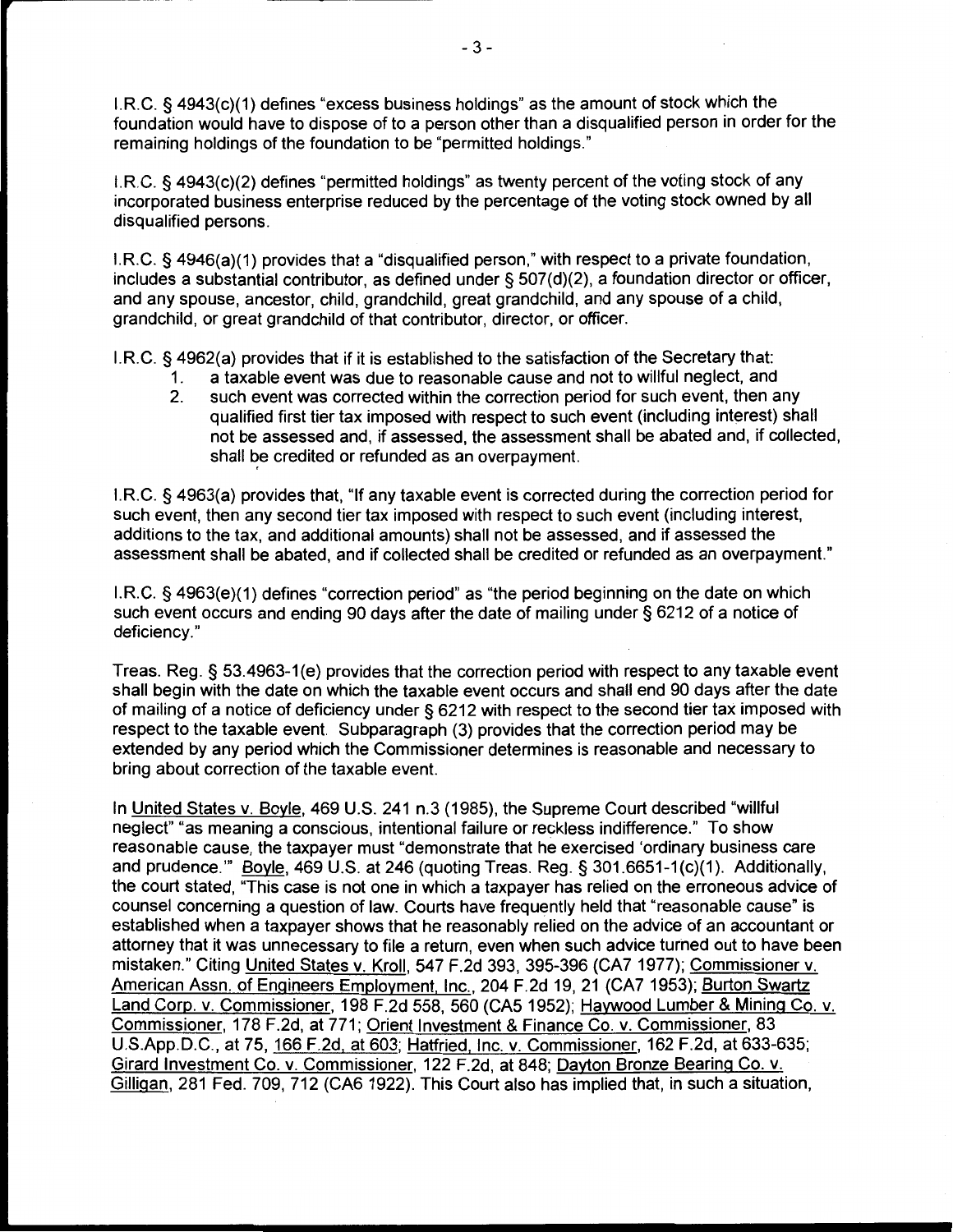reliance on the opinion of a tax adviser may constitute reasonable cause for failure to file a return. Citing Commissioner v. Lane-Wells Co., 321 U.S. 219, 64 S.Ct. 511, 88 L.Ed. 684 (1944). The court goes on to state, "When an accountant or attorney advises a taxpayer on a matter of tax law, such as whether a liability exists, it is reasonable for the taxpayer to rely on that advice. Most taxpayers are not competent to discern error in the substantive advice of an accountant or attorney. To require the taxpayer to challenge the attorney, to seek a "second opinion," or to try to monitor counsel on the provisions of the Code himself would nullify the very purpose of seeking the advice of a presumed expert in the first place."

In Woodsum v. Commissioner, 136 T.C. 585 (2011 ), the court determined that there was no reasonable cause for the failure to report \$3.4 million in income when the taxpayer had provided its tax preparer with all of the information for it to know that the taxpayer had earned that income. The court noted that the tax preparers failure to report the income on the return does not constitute professional advice on which the taxpayer could rely for not reporting the income.

Hans Mannheimer Charitable Trust v. Commissioner, 93 T.C. 35 (1989), involved the imposition of taxes under § 4945 for failure to exercise the expenditure responsibilities under § 4945(h). The court stated: 'The initial tax is a spur designed to remind the foundation that it has been remiss. Subsequent compliance with the rules enables the foundation to avoid the real whip of § 4945(b)(1), but cannot undo the punishment for its initial infraction." The court determined that even if no expenditures were used inappropriately, failure to comply with the regulations and file the appropriate paperwork warranted imposition of the first-tier tax under§ 4945.

In Rembusch v. Commissioner, 38 T.C.M. (CCH) 310 (1979), the court held the taxpayer has the burden of showing that a failure to file timely returns was due to reasonable cause and not willful neglect. A mere showing that the delinquency in filing the returns was not due to willful neglect is not sufficient and that there must also be reasonable cause.

In de Belaieff v. Commissioner, 15 T.C.M. (CCH) 1426 (1956), the court held ignorance of the law does not constitute reasonable cause. The taxpayer had shown that failure to file returns was not due to willful neglect, but to ignorance of the law. The taxpayer received advice from her attorneys regarding the tax treatment of income items, which was correct at the time of the advice. Subsequently, for the years at issue, there was a change in the law that made them taxable, but taxpayer continued to treat the items as nontaxable. The court found that even though taxpayer had legal representation, the failure by the attorneys to provide advice and the failure by the taxpayer to seek advice, did not constitute reasonable cause.

H.R. Rep. No. 432 (Pt. 2), 98th Cong., 2d Sess. 1472 (1984), and S. Rep. No. 169 (Vol. 1), 98th Cong., 2d Sess. 591 (1984), provide that where the foundation or foundation manager can establish that there was reasonable cause for such a violation and that there was no willful neglect of the rules, the Internal Revenue Service is to have discretionary authority to relieve the foundation or manager from the first-tier penalty tax, provided that the violation is corrected in the manner required in order to avoid liability for second-tier taxes. A violation which was merely due to ignorance of the law cannot qualify for such abatement.

Delegation Order No. 7-11 (11-08-2007) delegates authority to abate substantial first-tier excise taxes to the Director, Exempt Organizations. "Substantial qualified first-tier tax amount" is described as a sum exceeding \$200,000 for all such tax payments or deficiencies (excluding interest, other taxes, and penalties) involving all related parties and transactions arising from chapter 42 taxable events within the statute of limitations as determined by the key district office involved. See IRM 1.2.46.12(2), (3).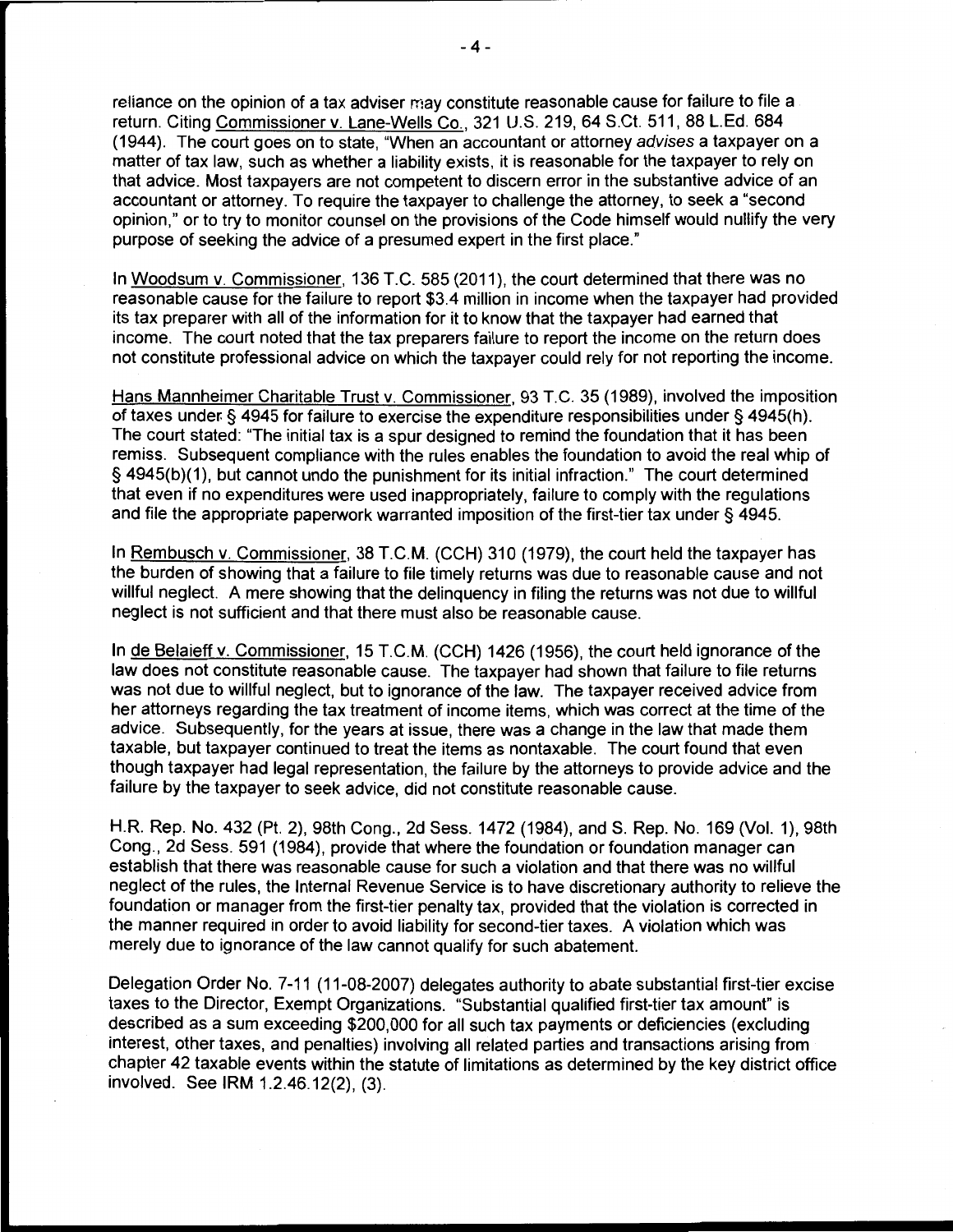## ANALYSIS:

For first tier tax to be abated under § 4962, the tax assessed must be from a taxable event due to reasonable cause and not to willful neglect, and the taxable event was corrected within the correction period for such event.

Abatement of taxes under § 4962 requires that the failure to comply with the tax law was due to (1) reasonable cause, (2) not from willful neglect, and (3) that taxpayer correct its noncompliance within the applicable correction period. There is no contention that Foundation acted with willful neglect or that it has not corrected in the appropriate correction period. However, it is not enough to show that the mistake was merely not due to willful neglect, Foundation must also show that it was due to reasonable cause. Rembusch, 38 T.C.M. (CCH) 310. Section 4962 does not define "reasonable cause." Other Code sections and the regulations, including § 53.4945-1(a)(2)(v), indicate that the standard should be "ordinary business care and prudence." Under§ 301.6651-1 (c) and other provisions that impose a reasonable cause standard, determining whether reasonable cause was shown requires consideration of all the facts and circumstances. The Supreme Court, in Boyle, 469 U.S. at 246, states that to show reasonable a taxpayer must demonstrate that it acted with "ordinary business care and prudence." The Court goes on to clarify that "When an accountant or attorney advises a taxpayer on a matter of tax law, such as whether a liability exists, it is reasonable for the taxpayer to rely on that advice." Boyle, 469 U.S. at 251.

Foundation claims that its error was due to reasonable cause based on the tax advice of its tax preparer. In the year before Year Foundation's tax preparer drafted a memorandum stating that Foundation did not have excess business holdings. The prepared advice was not based on the five-year period for disposal provided for gifts under§ 4943(c)(6), which was still in effect. The written analysis by the tax preparer concluded that the amount of the holdings did not constitute excess business holdings and were thus permissible. This analysis gave no indication that Foundation's excess business holdings position would change without any change to the actual share holdings. Thus, Foundation had professional advice, before to the date it would need to reduce its excess business holdings, that it did not have excess business holdings due to not reaching, what it believed to be the applicable holdings. Based on the written advice of the tax preparer Foundation believed it had no need to reduce its business holdings. This tax advice was provided with full knowledge of the facts as demonstrated by email exchanges between Foundation and the preparer.

In the first year in question, Foundation's tax preparer again relied on the analysis of the prior year's memorandum. Relying on this memorandum the tax preparer examined the nearly identical tax holdings of Foundation and came to the same erroneous conclusion, which the tax preparer provided to Foundation. When preparing Foundation's Year1 tax filings Foundation's tax preparer performed a new analysis with new individuals. It was at this time that the tax preparer informed Foundation it had excess business holdings for both Year and Year1. Foundation states that it reasonably relied upon the advice of its tax preparer to mistakenly carry excess business holdings.

It is necessary to examine other parts of Chapter 42 to define "reasonable cause" since it is not defined within § 4962 or its regulations. Section 53.4955-1 (b)(?) provides language to interpret reasonable written advice when evaluating the reasonable cause of a foundation manager for agreeing to a political expenditure. This section provides that such agreement is done with reasonable cause if the opinion addresses itself to the facts and applicable law. A written opinion is not considered reasoned if it does nothing more than recite the facts and express a